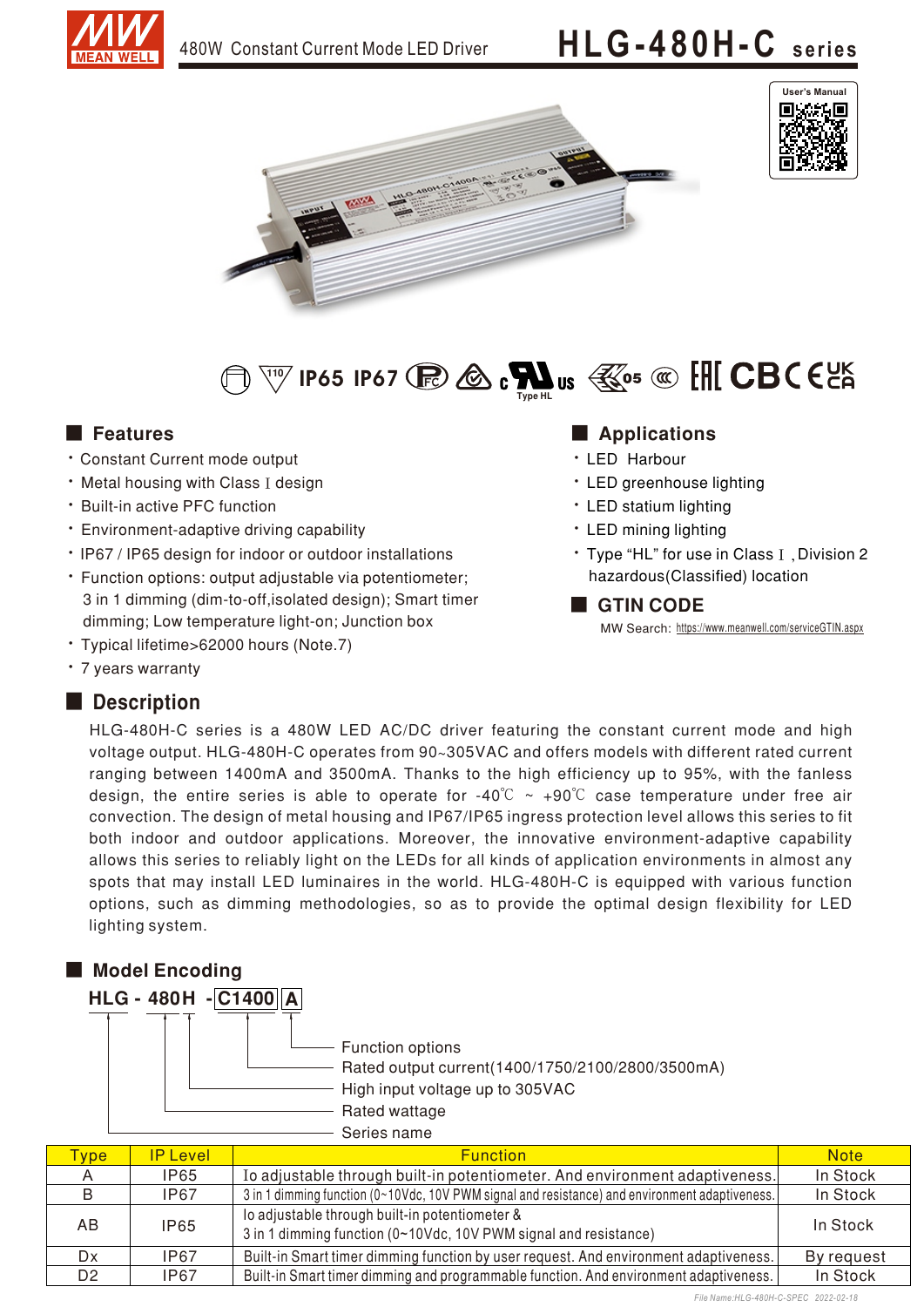![](_page_1_Picture_0.jpeg)

#### **SPECIFICATION**

| <b>MODEL</b>                                                                                                                                                              |                                                                                                                                                                                                                                                                                                                                                                                                                                                                              | HLG-480H-C1400                                                                                                                                      | HLG-480H-C1750                                                                   | HLG-480H-C2100                                                              | HLG-480H-C2800 | HLG-480H-C3500 |  |
|---------------------------------------------------------------------------------------------------------------------------------------------------------------------------|------------------------------------------------------------------------------------------------------------------------------------------------------------------------------------------------------------------------------------------------------------------------------------------------------------------------------------------------------------------------------------------------------------------------------------------------------------------------------|-----------------------------------------------------------------------------------------------------------------------------------------------------|----------------------------------------------------------------------------------|-----------------------------------------------------------------------------|----------------|----------------|--|
|                                                                                                                                                                           | <b>RATED CURRENT</b>                                                                                                                                                                                                                                                                                                                                                                                                                                                         | 1400mA                                                                                                                                              | 1750mA                                                                           | 2100mA                                                                      | 2800mA         | 3500mA         |  |
|                                                                                                                                                                           | <b>RATED POWER</b>                                                                                                                                                                                                                                                                                                                                                                                                                                                           | 480W                                                                                                                                                | 480W                                                                             | 481W                                                                        | 479W           | 480W           |  |
| <b>OUTPUT</b>                                                                                                                                                             | CONSTANT CURRENT REGION Note.2   171 ~ 343V                                                                                                                                                                                                                                                                                                                                                                                                                                  |                                                                                                                                                     | 137~274V                                                                         | $114 - 229V$                                                                | $85 - 171V$    | $68 - 137V$    |  |
|                                                                                                                                                                           | <b>OPEN CIRCUIT VOLTAGE (max.) 420V</b>                                                                                                                                                                                                                                                                                                                                                                                                                                      |                                                                                                                                                     | 340V                                                                             | 280V                                                                        | 210V           | 170V           |  |
|                                                                                                                                                                           |                                                                                                                                                                                                                                                                                                                                                                                                                                                                              |                                                                                                                                                     | Adjustable for A/AB-Type only (via built-in potentiometer)                       |                                                                             |                |                |  |
|                                                                                                                                                                           | <b>CURRENT ADJ. RANGE</b>                                                                                                                                                                                                                                                                                                                                                                                                                                                    | 700~1400mA                                                                                                                                          | 875~1750mA                                                                       | 1050~2100mA                                                                 | 1400~2800mA    | 1750~3500mA    |  |
|                                                                                                                                                                           | <b>CURRENT RIPPLE</b>                                                                                                                                                                                                                                                                                                                                                                                                                                                        | 5.0% max. @rated current                                                                                                                            |                                                                                  |                                                                             |                |                |  |
|                                                                                                                                                                           | <b>CURRENT TOLERANCE</b>                                                                                                                                                                                                                                                                                                                                                                                                                                                     | ±5%                                                                                                                                                 |                                                                                  |                                                                             |                |                |  |
|                                                                                                                                                                           | <b>SET UP TIME</b>                                                                                                                                                                                                                                                                                                                                                                                                                                                           | Note.4 500ms/115VAC.230VAC                                                                                                                          |                                                                                  |                                                                             |                |                |  |
|                                                                                                                                                                           |                                                                                                                                                                                                                                                                                                                                                                                                                                                                              | $90 \sim 305$ VAC                                                                                                                                   |                                                                                  |                                                                             |                |                |  |
|                                                                                                                                                                           | <b>VOLTAGE RANGE</b><br>Note <sub>.3</sub>                                                                                                                                                                                                                                                                                                                                                                                                                                   | $127 - 431VDC$<br>(Please refer to "STATIC CHARACTERISTIC" section)                                                                                 |                                                                                  |                                                                             |                |                |  |
|                                                                                                                                                                           | <b>FREQUENCY RANGE</b>                                                                                                                                                                                                                                                                                                                                                                                                                                                       | $47 \sim 63$ Hz                                                                                                                                     |                                                                                  |                                                                             |                |                |  |
|                                                                                                                                                                           |                                                                                                                                                                                                                                                                                                                                                                                                                                                                              | PF ≥ 0.98/115VAC, PF ≥ 0.97/230VAC, PF ≥ 0.95/277VAC @full load                                                                                     |                                                                                  |                                                                             |                |                |  |
|                                                                                                                                                                           | <b>POWER FACTOR (Typ.)</b>                                                                                                                                                                                                                                                                                                                                                                                                                                                   |                                                                                                                                                     |                                                                                  |                                                                             |                |                |  |
|                                                                                                                                                                           |                                                                                                                                                                                                                                                                                                                                                                                                                                                                              | (Please refer to "POWER FACTOR (PF) CHARACTERISTIC" section)                                                                                        |                                                                                  |                                                                             |                |                |  |
| <b>INPUT</b>                                                                                                                                                              | TOTAL HARMONIC DISTORTION                                                                                                                                                                                                                                                                                                                                                                                                                                                    | THD<20% (@ load≧40% /115VAC, 230VAC, 277VAC)<br>(Please refer to "TOTAL HARMONIC DISTORTION (THD)" section)                                         |                                                                                  |                                                                             |                |                |  |
|                                                                                                                                                                           | <b>EFFICIENCY (Typ.)</b>                                                                                                                                                                                                                                                                                                                                                                                                                                                     | 95%                                                                                                                                                 | 95%                                                                              | 95%                                                                         | 95%            | 95%            |  |
|                                                                                                                                                                           | <b>AC CURRENT (Typ.)</b>                                                                                                                                                                                                                                                                                                                                                                                                                                                     | 5A / 115VAC                                                                                                                                         | 2.45A/230VAC<br>2A/277VAC                                                        |                                                                             |                |                |  |
|                                                                                                                                                                           | <b>INRUSH CURRENT(Typ.)</b>                                                                                                                                                                                                                                                                                                                                                                                                                                                  |                                                                                                                                                     |                                                                                  | COLD START 35A(twidth=1800µs measured at 50% Ipeak) at 230VAC; Per NEMA 410 |                |                |  |
|                                                                                                                                                                           | MAX. NO. of PSUs on 16A                                                                                                                                                                                                                                                                                                                                                                                                                                                      |                                                                                                                                                     |                                                                                  |                                                                             |                |                |  |
|                                                                                                                                                                           | <b>CIRCUIT BREAKER</b>                                                                                                                                                                                                                                                                                                                                                                                                                                                       |                                                                                                                                                     | 2 unit(circuit breaker of type B) / 3 units(circuit breaker of type C) at 230VAC |                                                                             |                |                |  |
|                                                                                                                                                                           | <b>LEAKAGE CURRENT</b>                                                                                                                                                                                                                                                                                                                                                                                                                                                       | <0.75mA/277VAC                                                                                                                                      |                                                                                  |                                                                             |                |                |  |
|                                                                                                                                                                           | <b>SHORT CIRCUIT</b>                                                                                                                                                                                                                                                                                                                                                                                                                                                         |                                                                                                                                                     | Constant current, recovers automatically after fault condition is removed        |                                                                             |                |                |  |
|                                                                                                                                                                           |                                                                                                                                                                                                                                                                                                                                                                                                                                                                              | $432 - 473V$                                                                                                                                        | $345 - 382V$                                                                     | $289 - 322V$                                                                | $215 - 246V$   | $173 - 197V$   |  |
|                                                                                                                                                                           | <b>PROTECTION OVER VOLTAGE</b>                                                                                                                                                                                                                                                                                                                                                                                                                                               |                                                                                                                                                     |                                                                                  |                                                                             |                |                |  |
|                                                                                                                                                                           | <b>OVER TEMPERATURE</b>                                                                                                                                                                                                                                                                                                                                                                                                                                                      | Shut down output voltage, re-power on to recovery<br>Shut down output voltage, re-power on to recovery                                              |                                                                                  |                                                                             |                |                |  |
|                                                                                                                                                                           | <b>WORKING TEMP.</b>                                                                                                                                                                                                                                                                                                                                                                                                                                                         | Tcase=-40 ~ +90℃ (Please refer to "OUTPUT LOAD vs TEMPERATURE" section)                                                                             |                                                                                  |                                                                             |                |                |  |
|                                                                                                                                                                           | <b>MAX. CASE TEMP.</b>                                                                                                                                                                                                                                                                                                                                                                                                                                                       | Tcase=+90°C                                                                                                                                         |                                                                                  |                                                                             |                |                |  |
|                                                                                                                                                                           | <b>WORKING HUMIDITY</b>                                                                                                                                                                                                                                                                                                                                                                                                                                                      | $20 \sim 95\%$ RH non-condensing                                                                                                                    |                                                                                  |                                                                             |                |                |  |
| <b>ENVIRONMENT</b>                                                                                                                                                        | <b>STORAGE TEMP., HUMIDITY</b>                                                                                                                                                                                                                                                                                                                                                                                                                                               | $-40 \sim +80^{\circ}$ C, 10 ~ 95% RH non-condensing                                                                                                |                                                                                  |                                                                             |                |                |  |
|                                                                                                                                                                           | <b>TEMP. COEFFICIENT</b>                                                                                                                                                                                                                                                                                                                                                                                                                                                     | $\pm$ 0.02%/°C (0 ~ 60°C)                                                                                                                           |                                                                                  |                                                                             |                |                |  |
|                                                                                                                                                                           | <b>VIBRATION</b>                                                                                                                                                                                                                                                                                                                                                                                                                                                             | 10 ~ 500Hz, 5G 12min./1cycle, period for 72min. each along X, Y, Z axes                                                                             |                                                                                  |                                                                             |                |                |  |
|                                                                                                                                                                           | UL8750(type"HL"), CSA C22.2 No. 250.13-12; ENEC BS EN/EN61347-1, BS EN/EN61347-2-13 independent, BS EN/EN62384;                                                                                                                                                                                                                                                                                                                                                              |                                                                                                                                                     |                                                                                  |                                                                             |                |                |  |
|                                                                                                                                                                           | <b>SAFETY STANDARDS</b>                                                                                                                                                                                                                                                                                                                                                                                                                                                      | GB19510.14, GB19510.1; IP65 or IP67, EAC TP TC 004, AS/NZS IEC 61347, 2, 13: 2013, AS/NZS 61347, 1: 2016 approved                                   |                                                                                  |                                                                             |                |                |  |
| <b>SAFETY &amp;</b>                                                                                                                                                       | <b>WITHSTAND VOLTAGE</b>                                                                                                                                                                                                                                                                                                                                                                                                                                                     | I/P-O/P:3.75KVAC I/P-FG:2KVAC O/P-FG:1.5KVAC                                                                                                        |                                                                                  |                                                                             |                |                |  |
| <b>EMC</b>                                                                                                                                                                | <b>ISOLATION RESISTANCE</b>                                                                                                                                                                                                                                                                                                                                                                                                                                                  | I/P-O/P. I/P-FG. O/P-FG:100M Ohms / 500VDC / 25°C/70% RH                                                                                            |                                                                                  |                                                                             |                |                |  |
|                                                                                                                                                                           | <b>EMC EMISSION</b>                                                                                                                                                                                                                                                                                                                                                                                                                                                          | Compliance to BS EN/EN55015, BS EN/EN61000-3-2 Class C (@load≧50%); BS EN/EN61000-3-3; GB17743, GB17625.1,<br>EAC TP TC 020                         |                                                                                  |                                                                             |                |                |  |
| Compliance to BS EN/EN61000-4-2,3,4,5,6,8,11, BS EN/EN61547, light industry level (surge immunity Line-Earth 4KV, Line-Line 2KV),<br><b>EMC IMMUNITY</b><br>EAC TP TC 020 |                                                                                                                                                                                                                                                                                                                                                                                                                                                                              |                                                                                                                                                     |                                                                                  |                                                                             |                |                |  |
|                                                                                                                                                                           | <b>MTBF</b>                                                                                                                                                                                                                                                                                                                                                                                                                                                                  | Telcordia SR-332(Bellcore) ; 110.5K hrs min.<br>MIL-HDBK-217F $(25^{\circ}C)$<br>1350.9K hrs min.                                                   |                                                                                  |                                                                             |                |                |  |
| <b>OTHERS</b>                                                                                                                                                             | <b>DIMENSION</b>                                                                                                                                                                                                                                                                                                                                                                                                                                                             | 262*125*43.8mm (L*W*H)                                                                                                                              |                                                                                  |                                                                             |                |                |  |
|                                                                                                                                                                           | PACKING                                                                                                                                                                                                                                                                                                                                                                                                                                                                      | 2.8Kg;4pcs/12.2Kg/0.55CUFT                                                                                                                          |                                                                                  |                                                                             |                |                |  |
| <b>NOTE</b>                                                                                                                                                               | 1. All parameters NOT specially mentioned are measured at 230VAC input, rated current and 25°C of ambient temperature.                                                                                                                                                                                                                                                                                                                                                       |                                                                                                                                                     |                                                                                  |                                                                             |                |                |  |
|                                                                                                                                                                           | 2. Please refer to "DRIVING METHODS OF LED MODULE".                                                                                                                                                                                                                                                                                                                                                                                                                          |                                                                                                                                                     |                                                                                  |                                                                             |                |                |  |
|                                                                                                                                                                           | 3. De-rating may be needed under low input voltages. Please refer to "STATIC CHARACTERISTIC" sections for details.                                                                                                                                                                                                                                                                                                                                                           |                                                                                                                                                     |                                                                                  |                                                                             |                |                |  |
|                                                                                                                                                                           |                                                                                                                                                                                                                                                                                                                                                                                                                                                                              | 4. Length of set up time is measured at first cold start. Turning ON/OFF the power supply may lead to increase of the set up time.                  |                                                                                  |                                                                             |                |                |  |
|                                                                                                                                                                           |                                                                                                                                                                                                                                                                                                                                                                                                                                                                              | 5. The driver is considered as a component that will be operated in combination with final equipment. Since EMC performance will be affected by the |                                                                                  |                                                                             |                |                |  |
|                                                                                                                                                                           | complete installation, the final equipment manufacturers must re-qualify EMC Directive on the complete installation again.<br>6. To fulfill requirements of the latest ErP regulation for lighting fixtures, this LED driver can only be used behind a switch without permanently<br>connected to the mains.<br>7. This series meets the typical life expectancy of >62,000 hours of operation when Tcase, particularly (tc) point (or TMP, per DLC), is about 75°C or less. |                                                                                                                                                     |                                                                                  |                                                                             |                |                |  |
|                                                                                                                                                                           |                                                                                                                                                                                                                                                                                                                                                                                                                                                                              |                                                                                                                                                     |                                                                                  |                                                                             |                |                |  |
|                                                                                                                                                                           |                                                                                                                                                                                                                                                                                                                                                                                                                                                                              |                                                                                                                                                     |                                                                                  |                                                                             |                |                |  |
|                                                                                                                                                                           | 8. Please refer to the warranty statement on MEAN WELL's website at http://www.meanwell.com                                                                                                                                                                                                                                                                                                                                                                                  |                                                                                                                                                     |                                                                                  |                                                                             |                |                |  |
|                                                                                                                                                                           | 9. The ambient temperature derating of 3.5°C/1000m with fanless models and of 5°C/1000m with fan models for operating altitude higher than 2000m(6500ft).                                                                                                                                                                                                                                                                                                                    |                                                                                                                                                     |                                                                                  |                                                                             |                |                |  |
|                                                                                                                                                                           | 10. For any application note and IP water proof function installation caution, please refer our user manual before using.<br>https://www.meanwell.com/Upload/PDF/LED_EN.pdf                                                                                                                                                                                                                                                                                                  |                                                                                                                                                     |                                                                                  |                                                                             |                |                |  |
|                                                                                                                                                                           |                                                                                                                                                                                                                                                                                                                                                                                                                                                                              |                                                                                                                                                     |                                                                                  |                                                                             |                |                |  |
|                                                                                                                                                                           | X Product Liability Disclaimer: For detailed information, please refer to https://www.meanwell.com/serviceDisclaimer.aspx                                                                                                                                                                                                                                                                                                                                                    |                                                                                                                                                     |                                                                                  |                                                                             |                |                |  |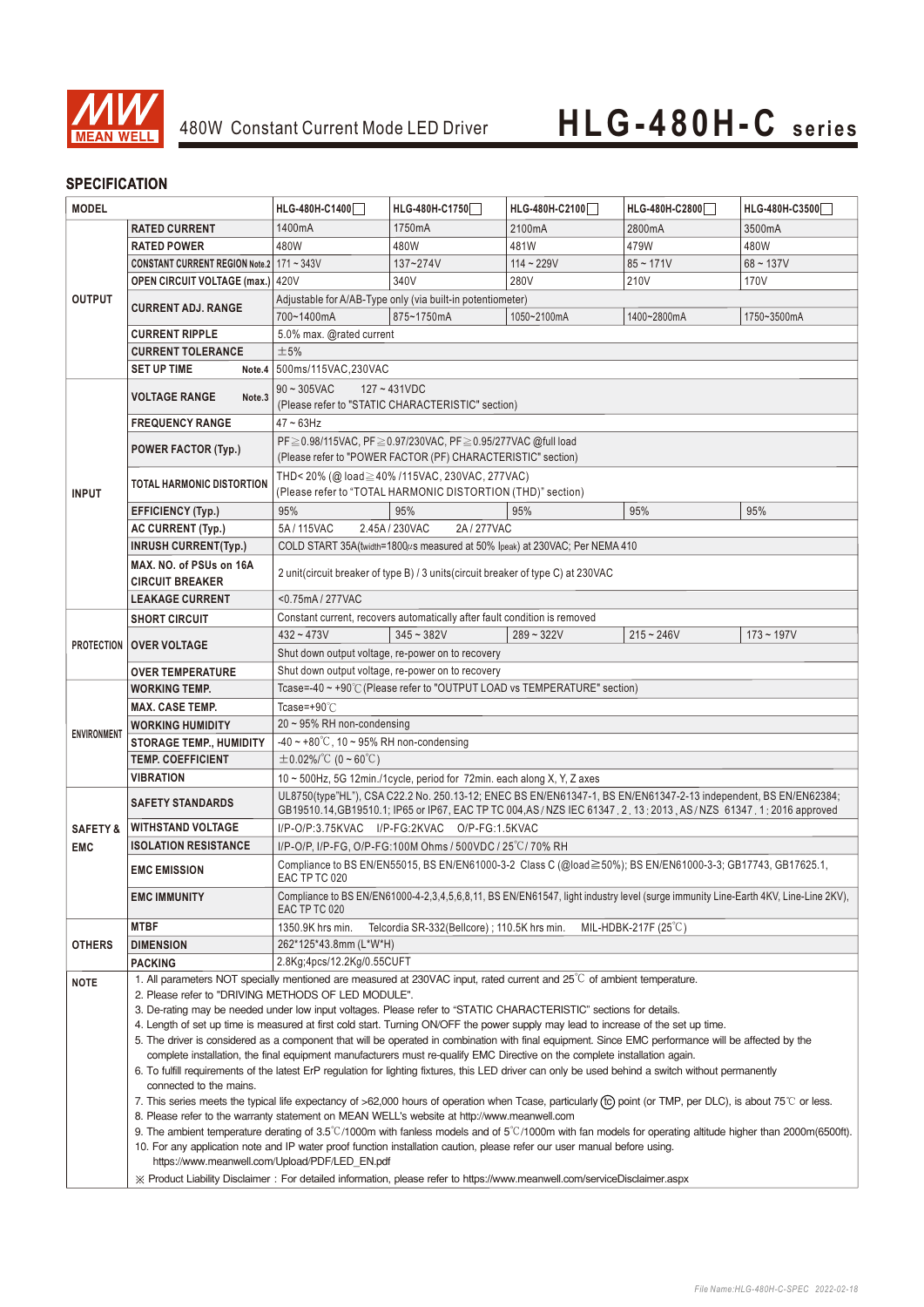![](_page_2_Picture_0.jpeg)

![](_page_2_Figure_3.jpeg)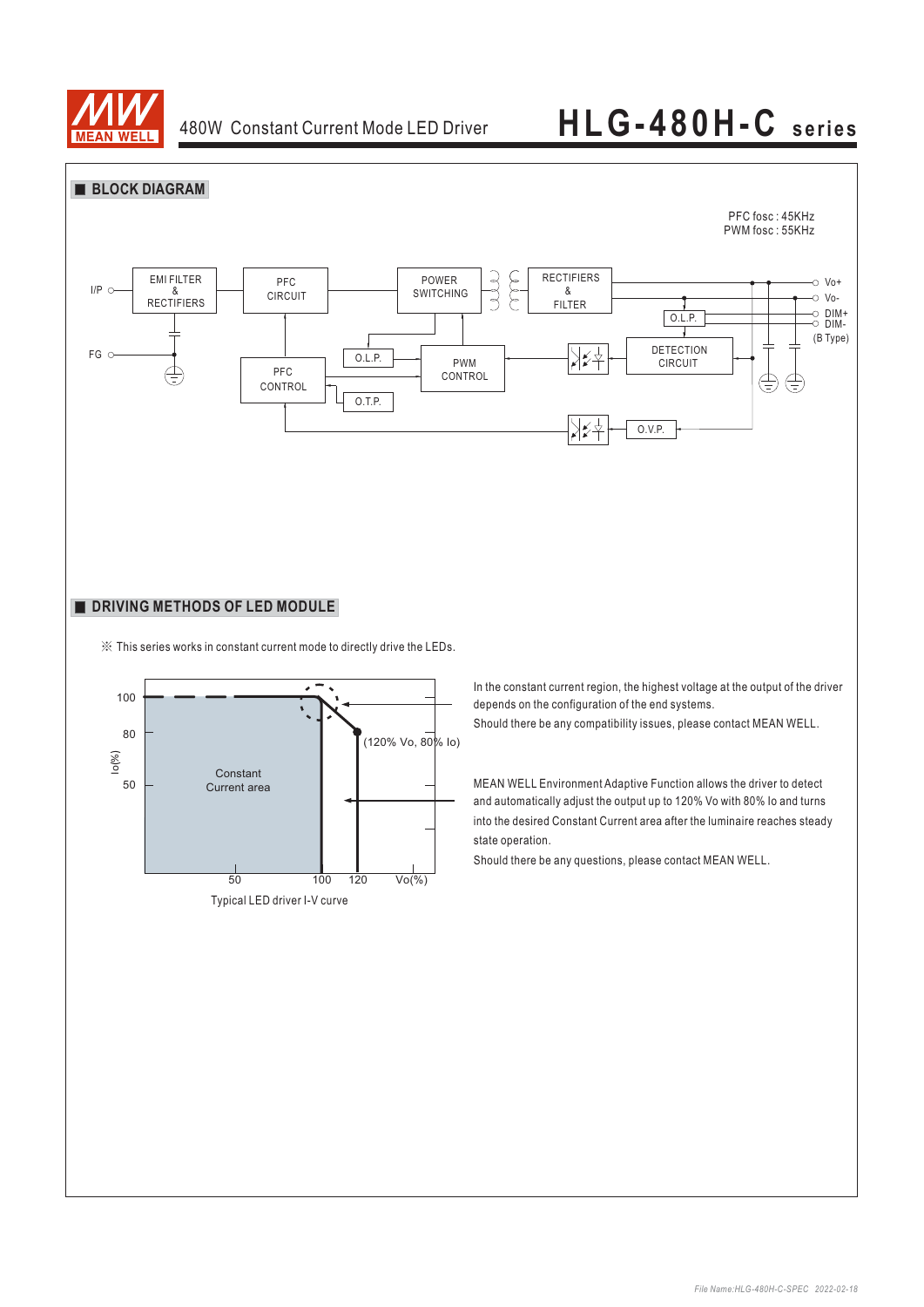![](_page_3_Picture_0.jpeg)

![](_page_3_Figure_3.jpeg)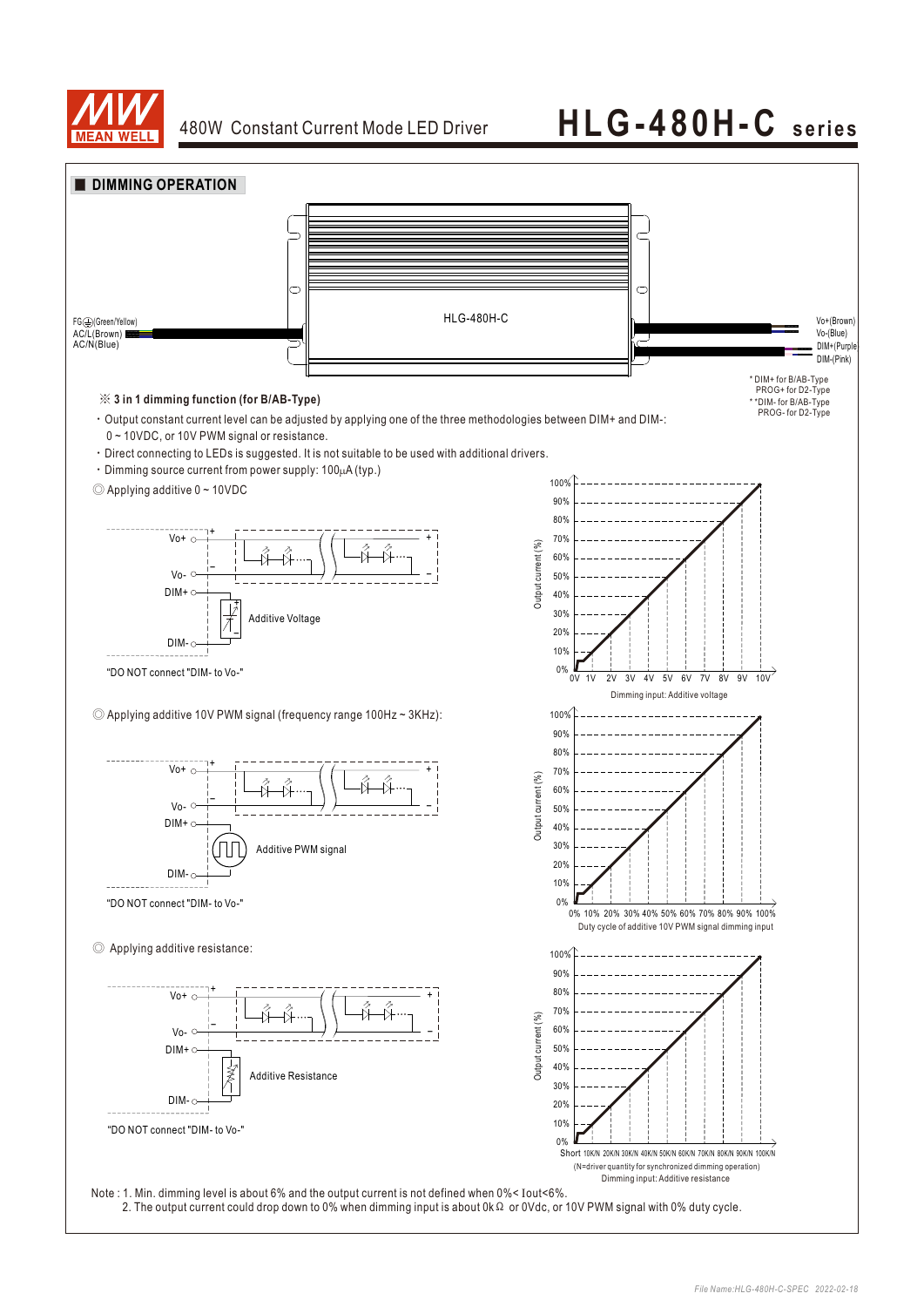![](_page_4_Picture_0.jpeg)

#### ※ **Smart timer dimming function (for Dxx-Type by User definition)**

 $Ex:  $\bigcirc$  D01-Type: the profile recommended for residential lighting$ 

 MEAN WELL Smart timer dimming primarily provides the adaptive proportion dimming profile for the output constant current level to perform up to 14 consecutive hours. 3 dimming profiles hereunder are defined accounting for the most frequently seen applications. If other options may be needed, please contact MEAN WELL for details.

![](_page_4_Figure_5.jpeg)

Set up for D01-Type in Smart timer dimming software program:

|         | Τ1    | T2    | T3    | T4  |
|---------|-------|-------|-------|-----|
| TIME**  | 06:00 | 07:00 | 11:00 | --- |
| LEVEL** | 100%  | 70%   | 50%   | 70% |

#### Operating Time(HH:MM)

\*\*: TIME matches Operating Time in the diagram whereas LEVEL matches Dimming Level.

- Example: If a residential lighting application adopts D01-Type, when turning on the power supply at 6:00pm, for instance:
- [1] The power supply will switch to the constant current level at 100% starting from 6:00pm.
- [2] The power supply will switch to the constant current level at 70% in turn, starting from 0:00am, which is 06:00 after the power supply turns on.
- [3] The power supply will switch to the constant current level at 50% in turn, starting from 1:00am, which is 07:00 after the power supply turns on.
- [4] The power supply will switch to the constant current level at 70% in turn, starting from 5:00am, which is 11:00 after the power supply turns on. The constant current level remains till 8:00am, which is 14:00 after the power supply turns on.

![](_page_4_Figure_15.jpeg)

Ex: ◎ D02-Type: the profile recommended for street lighting

Set up for D02-Type in Smart timer dimming software program:

|         | Τ1    | T2    | T3   | T4    | T5      |
|---------|-------|-------|------|-------|---------|
| TIME**  | 01:00 | 03:00 | 8:00 | 11:00 | $- - -$ |
| LEVEL** | 50%   | 80%   | 100% | 60%   | 80%     |

\*\*: TIME matches Operating Time in the diagram whereas LEVEL matches Dimming Level.

Example: If a street lighting application adopts D02-Type, when turning on the power supply at 5:00pm, for instance:

[1] The power supply will switch to the constant current level at 50% starting from 5:00pm.

[2] The power supply will switch to the constant current level at 80% in turn, starting from 6:00pm, which is 01:00 after the power supply turns on.

[3] The power supply will switch to the constant current level at 100% in turn, starting from 8:00pm, which is 03:00 after the power supply turns on.

[4] The power supply will switch to the constant current level at 60% in turn, starting from 1:00am, which is 08:00 after the power supply turns on.

[5] The power supply will switch to the constant current level at 80% in turn, starting from 4:00am, which is 11:00 after the power supply turns on. The constant current level remains till 6:30am, which is 14:00 after the power supply turns on.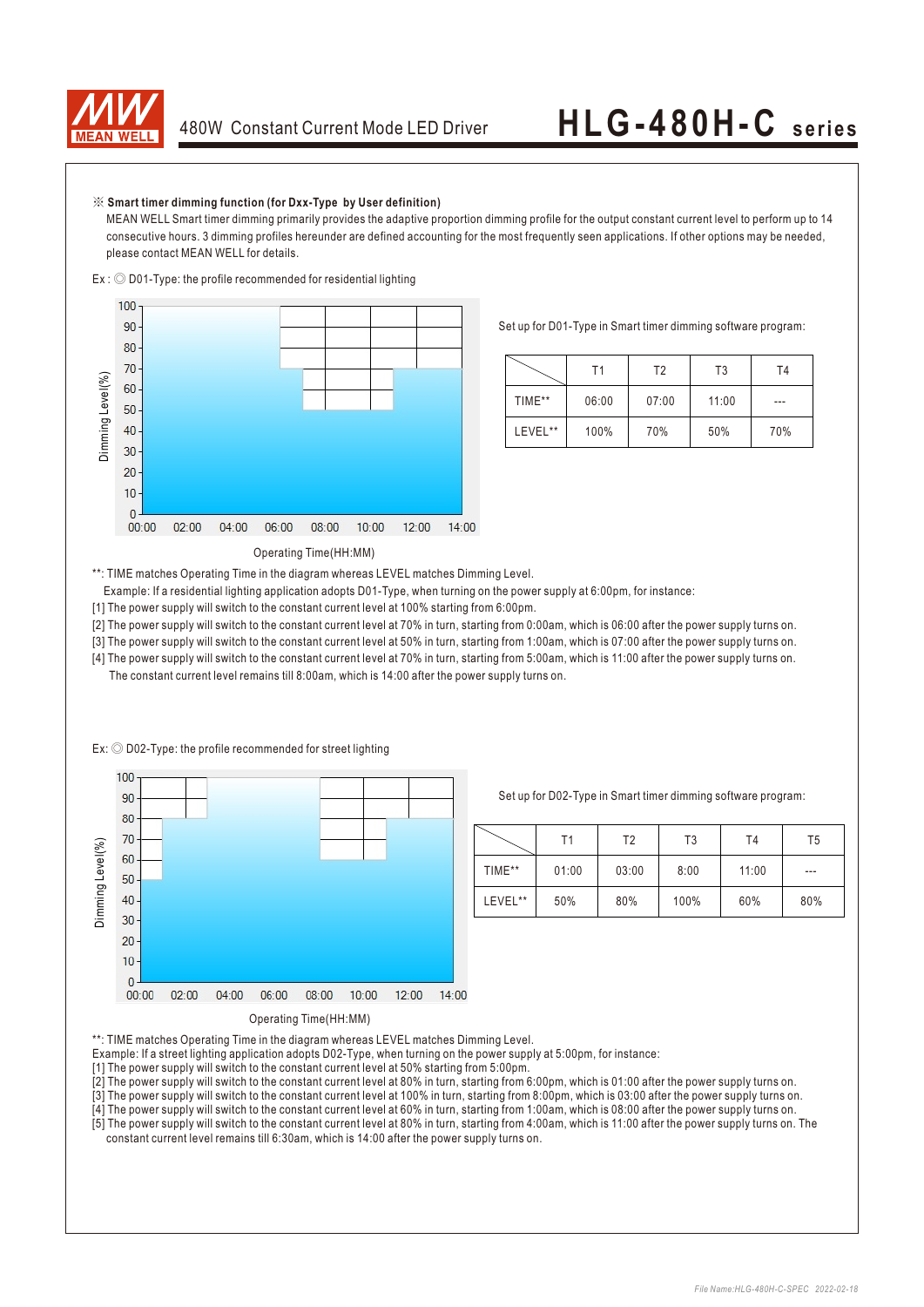![](_page_5_Picture_0.jpeg)

![](_page_5_Figure_3.jpeg)

Ex: ◎ D03-Type: the profile recommended for tunnel lighting

Set up for D03-Type in Smart timer dimming software program:

|         | Τ1    | T <sub>2</sub> | T <sub>3</sub> |
|---------|-------|----------------|----------------|
| TIME**  | 01:30 | 11:00          |                |
| LEVEL** | 70%   | 100%           | 70%            |

\*\*: TIME matches Operating Time in the diagram whereas LEVEL matches Dimming Level.

Example: If a tunnel lighting application adopts D03-Type, when turning on the power supply at 4:30pm, for instance:

[1] The power supply will switch to the constant current level at 70% starting from 4:30pm.

[2] The power supply will switch to the constant current level at 100% in turn, starting from 6:00pm, which is 01:30 after the power supply turns on. [3] The power supply will switch to the constant current level at 70% in turn, starting from 5:00am, which is 11:00 after the power supply turns on.

The constant current level remains till 6:30am, which is 14:00 after the power supply turns on.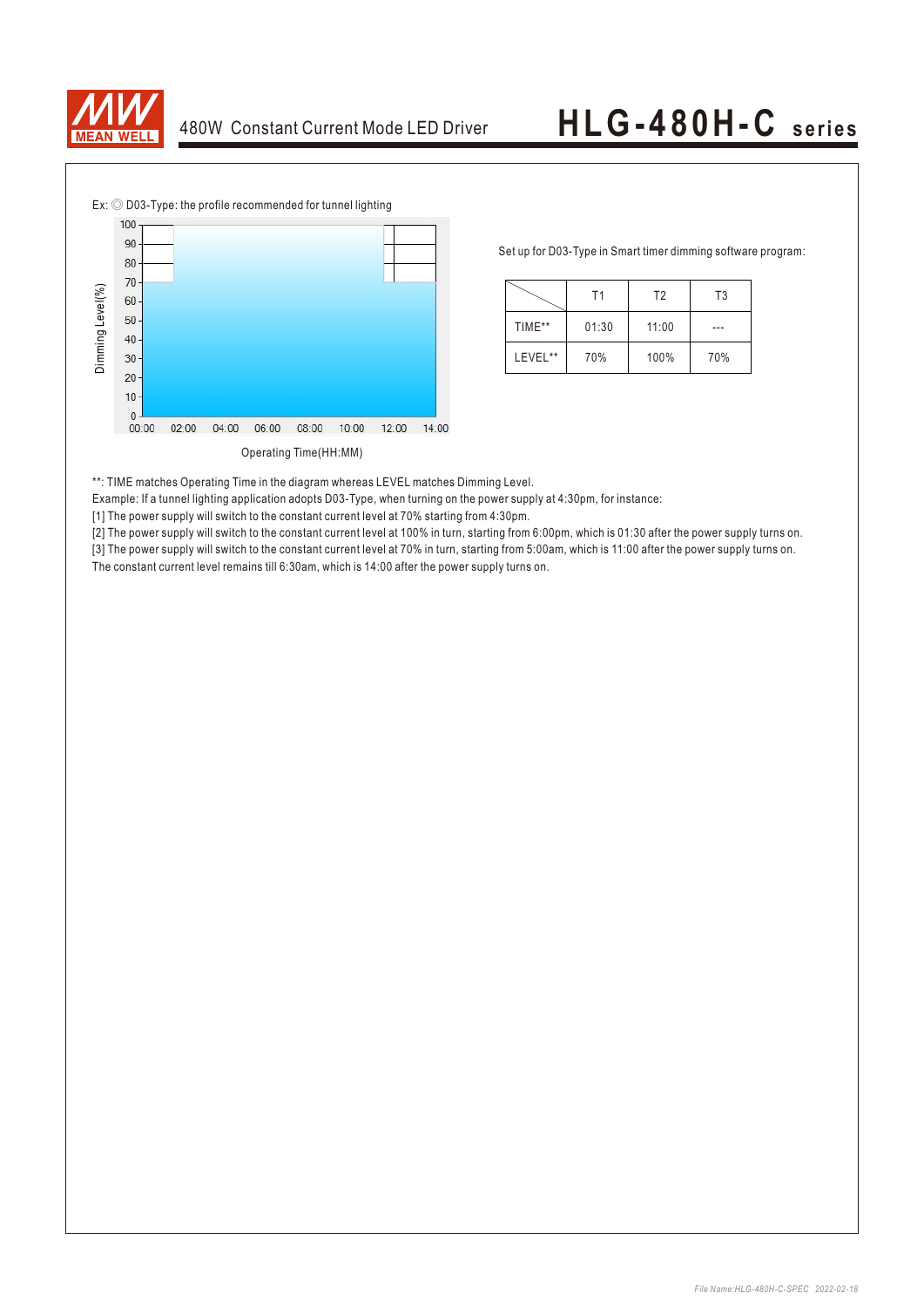![](_page_6_Picture_0.jpeg)

![](_page_6_Figure_3.jpeg)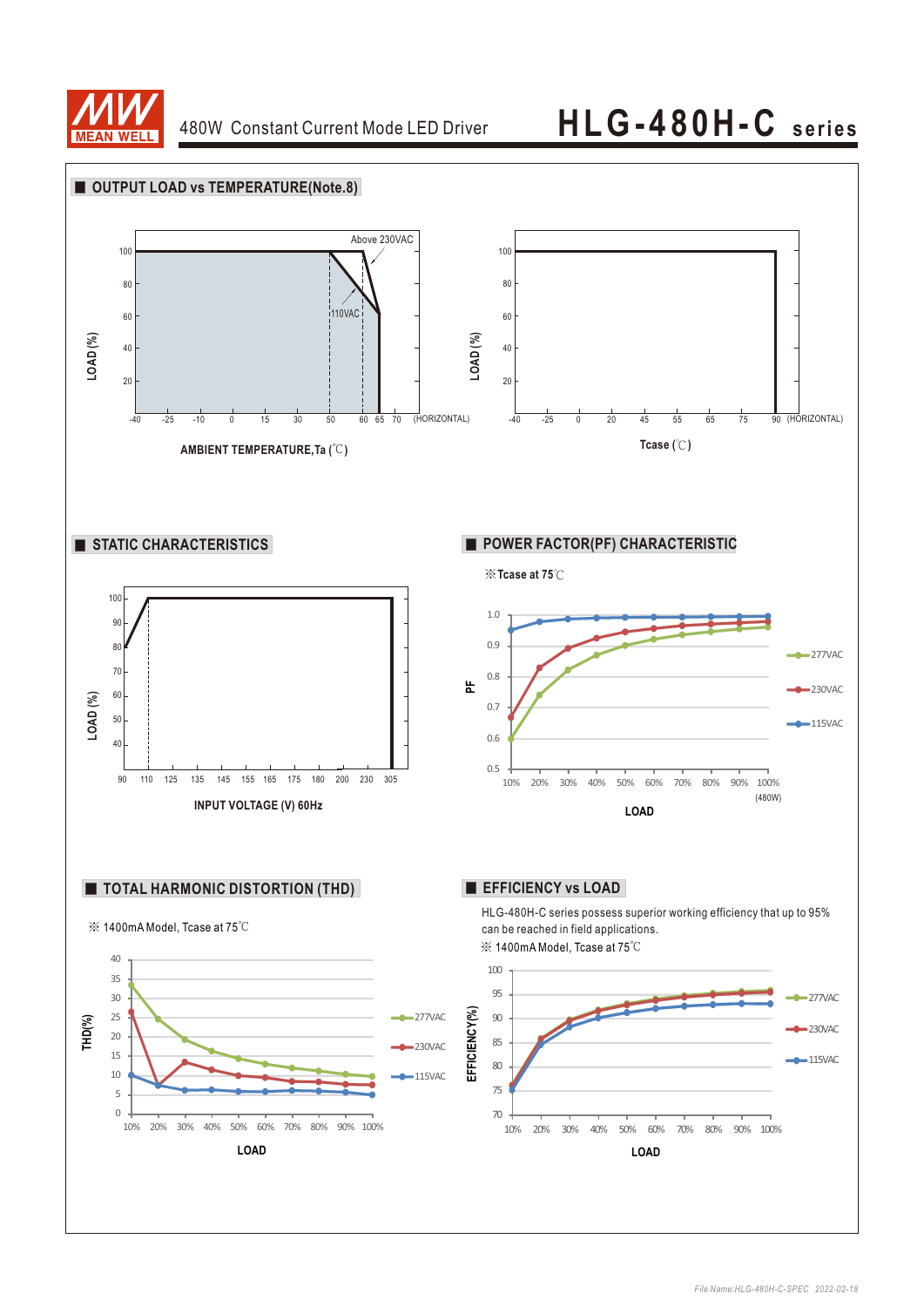![](_page_7_Picture_0.jpeg)

### **LIFE TIME**

![](_page_7_Figure_4.jpeg)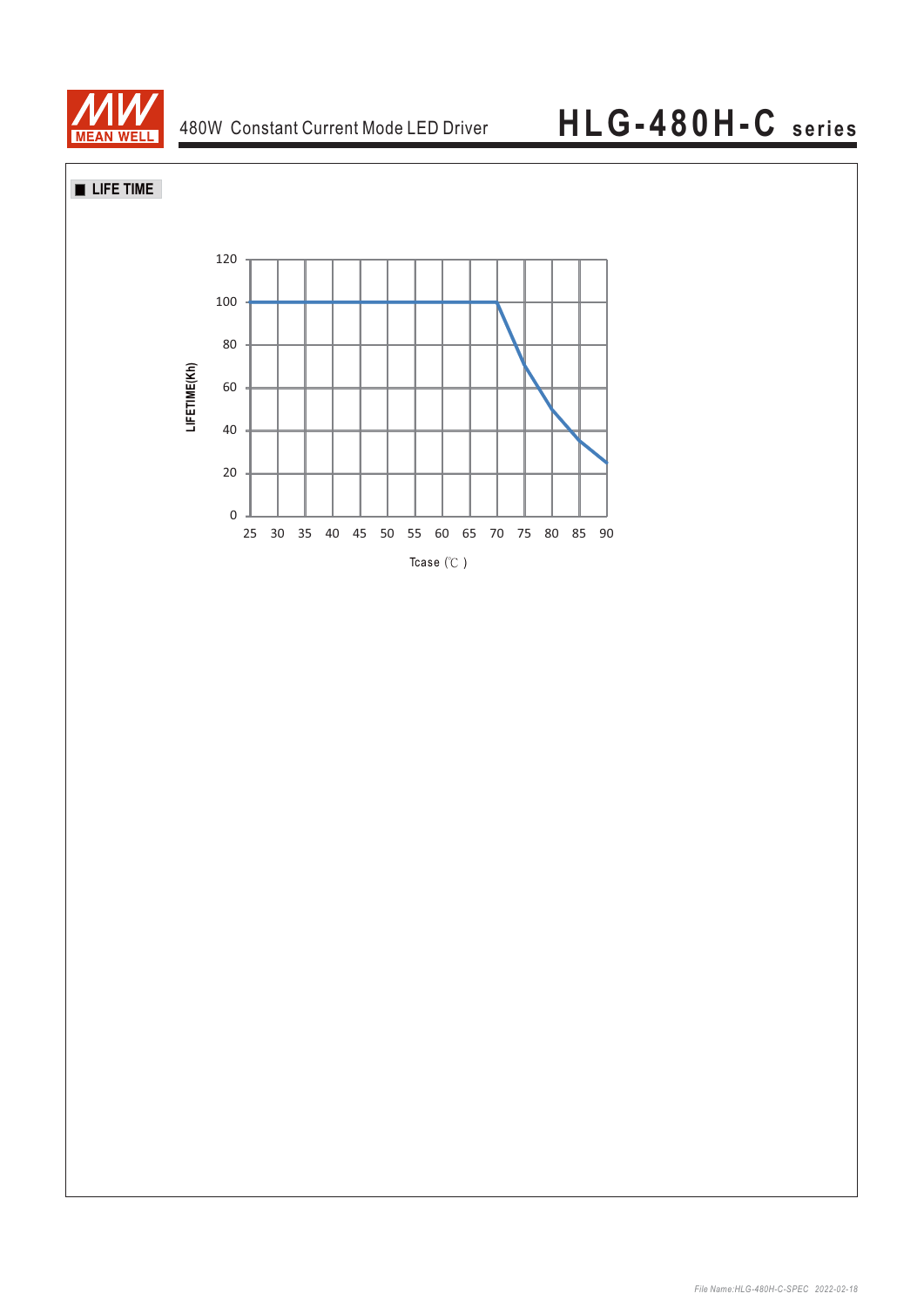![](_page_8_Picture_0.jpeg)

# 480W Constant Current Mode LED Driver **HLG-480H-C** series

![](_page_8_Figure_3.jpeg)